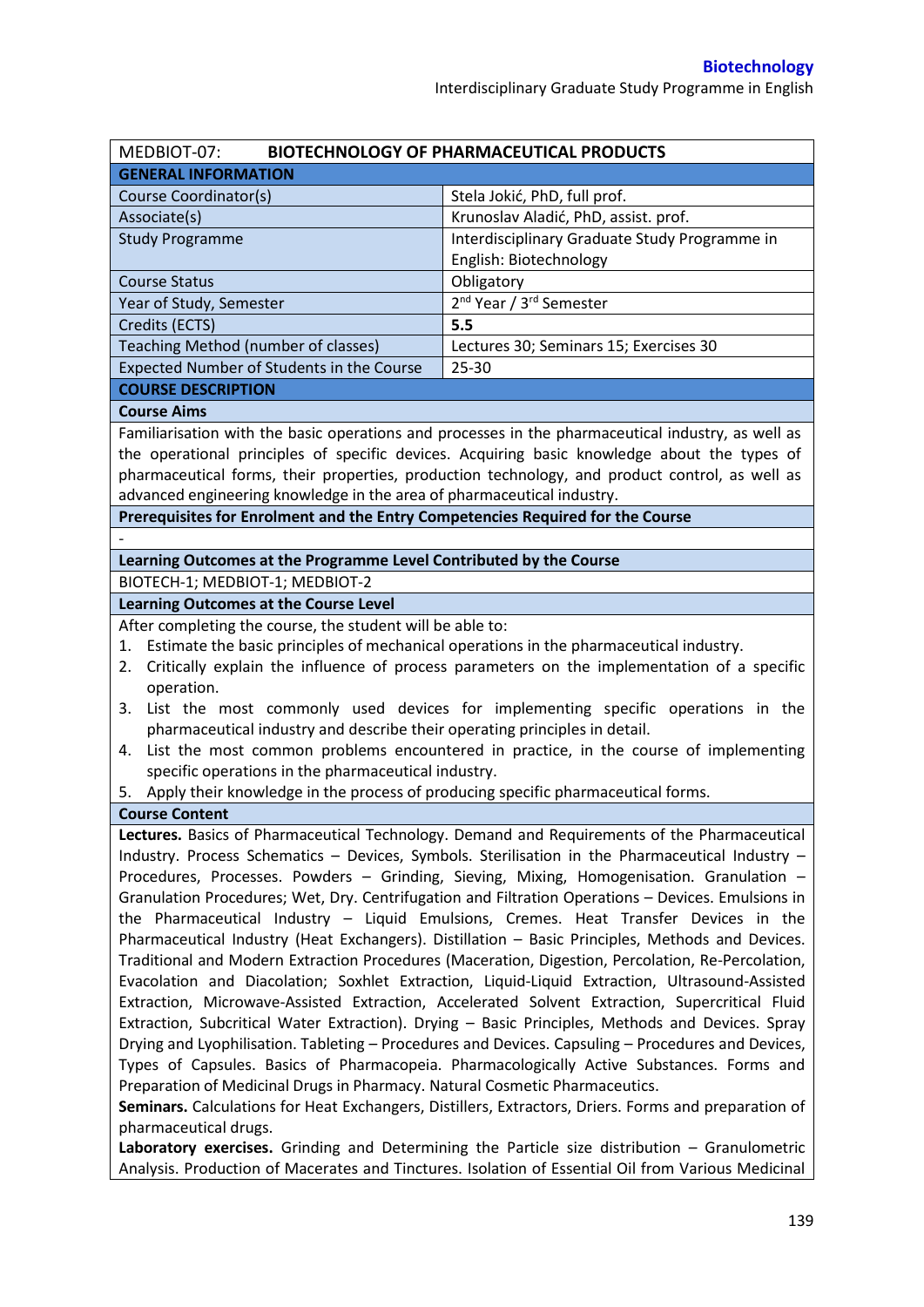Interdisciplinary Graduate Study Programme in English

Plants Using a Hydrodistillation Apparatus Described in the European Pharmacopeia. Isolation of Essential Oils from Various Medicinal Plants Using Steam Distillation in a Pilot Facility. Modern Extraction Procedures (Supercritical CO<sub>2</sub> Extraction, Subcritical Water Extraction, Microwave-Assisted Extraction, Ultrasound-Assisted Extraction). Production of Dry Extracts using Spray Drying and the Lyophilisation Procedure. Capsuling and Tableting – Production of Herbal Food Additives. Development and Production of Api-Syrup. Production of Natural Herbal Cosmetics. Optimisation of the Pharmaceutical Industrial Process with the Application of Computer Program Suites.

Teaching Methods

Lectures; seminars; laboratory exercises

Students' Obligations

Attendance at all forms of classes is mandatory and the students are obligated to attend all knowledge tests. The students may be absent from 30% (full-time students) and 50% (part-time students) of each of the forms of classes, provided that the absence is justified. An exercise or a seminar which has not been completed must be made up through a midterm exam.

**Monitoring the Activity of the Students** *(Connecting Learning Outcomes, Teaching Methods, and Grading)*

| <b>Class-related</b>    | <b>ECTS</b> | Learning | <b>Student activity</b>        | <b>Evaluation</b>                  | <b>Grade points</b> |      |
|-------------------------|-------------|----------|--------------------------------|------------------------------------|---------------------|------|
| activity                |             | outcome  |                                | method                             | Min.                | Max. |
| Attending classes       | 0.5         | $1 - 5$  | Attendance at<br>classes       | Keeping<br>records                 | 2                   | 10   |
| Seminars                | 1.5         | $2 - 4$  | Seminar work<br>preparation    | Presentation<br>of seminar<br>work | 16                  | 30   |
| Laboratory<br>exercises | 0.5         | 5        | <b>Practical work</b>          | Laboratory<br>exercises<br>report  | 2                   | 10   |
| Final exam              | 3           | $1 - 5$  | Studying for the<br>final exam | Written<br>exam                    | 30                  | 50   |
| <b>Total</b>            | 5.5         |          |                                |                                    | 50                  | 100  |

## Evaluation of the written part of the final exam

| Percentage of correct answers (%) | Grade |
|-----------------------------------|-------|
| >95.00                            | 50    |
| 90.00-94.99                       | 47    |
| 85.00-89.99                       | 45    |
| 80.00-84.99                       | 40    |
| 75.00-79.99                       | 38    |
| 70.00-74.99                       | 35    |
| 65.00-69.99                       | 33    |
| 60.00-64.99                       | 30    |

## *Forming the final grade:*

The points granted for the final exam are added to the grade points awarded during class attendance. The grading process is conducted by absolute distribution, i.e. based on total achievements, and compared to the numerical system in the following manner:

A – Excellent (5): 90-100 grade points; B – Very Good (4): 80-89.99 grade points; C – Good (3): 65- 79.99 grade points;  $D$  – sufficient (2): 50-64.99 grade points